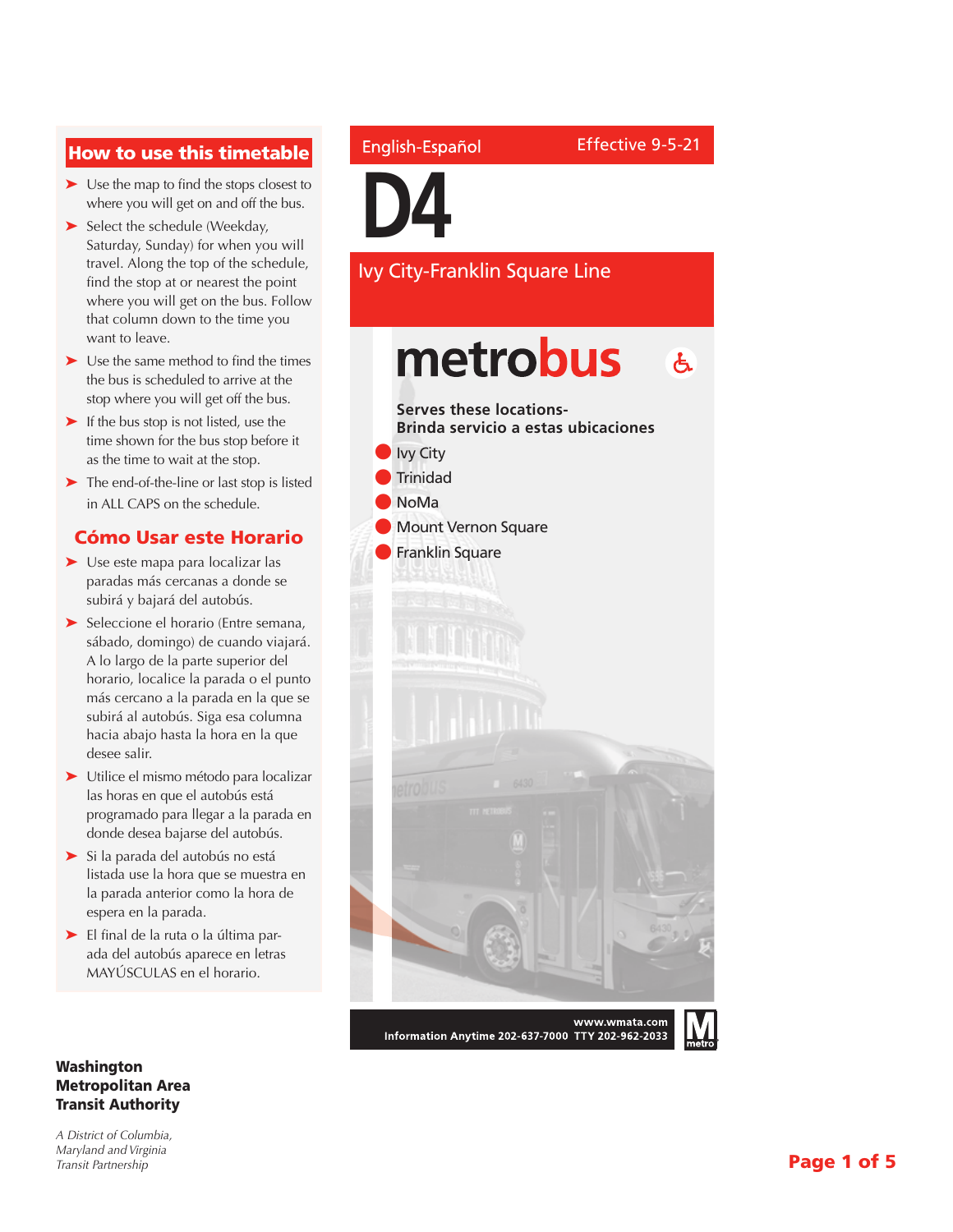# **D4** Ivy City-Franklin Square Line

## **Effective Sunday, September 5, 2021 A partir del domingo, 5 de septiembre de 2021**

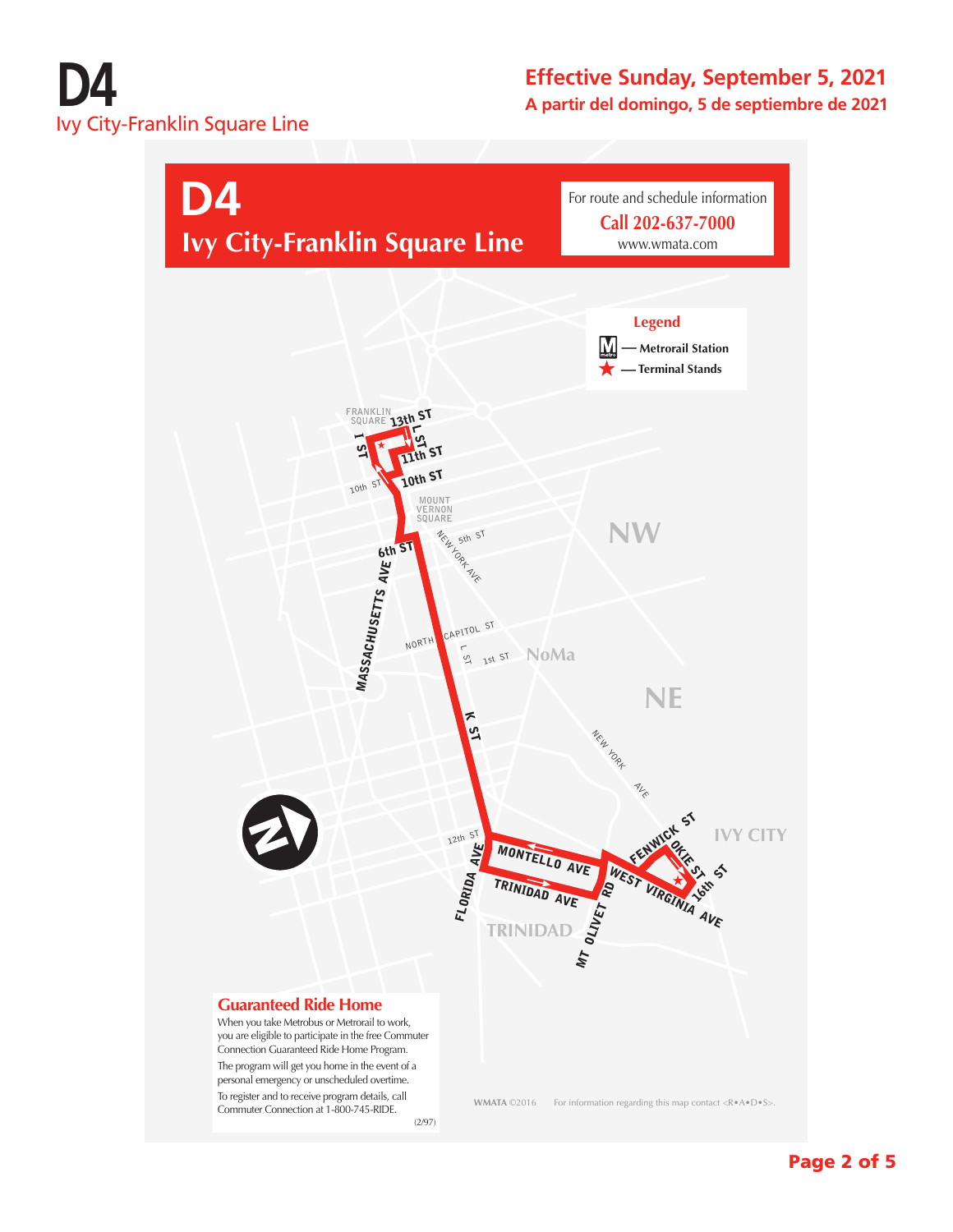# **Westbound To Franklin Square**

| <b>Monday thru Friday —</b> |
|-----------------------------|
| De Lunes a viernes          |

|                |           | Montello          |          |                       | Massachu-  |                |
|----------------|-----------|-------------------|----------|-----------------------|------------|----------------|
|                |           | Ave. &            |          | K                     | setts Ave. |                |
|                | Okie      | Mt.               |          | &                     | & 7th St.  | 13th & K       |
|                | &         | Olivet            |          | North                 | <b>NW</b>  | Sts. NW        |
|                | 16th      | Rd. NE            | K &      | Capitol               | (Mount     | (FRANK-        |
| Route          | Sts.      | (Trini-           | 8th Sts. | Sts. NE               | Vernon     | LIN            |
| Number         | <b>NE</b> | dad)              | NE       | (NoMa)                | Square)    | <b>SQUARE)</b> |
|                | AM        | <b>Service</b>    |          | - Servicio matutino   |            |                |
| D <sub>4</sub> | 4:10      | 4:14              | 4:19     | 4:23                  | 4:26       | 4:29           |
| D <sub>4</sub> | 4:40      | 4:44              | 4:49     | 4:53                  | 4:56       | 4:59           |
| D <sub>4</sub> | 5:10      | 5:14              | 5:19     | 5:23                  | 5:26       | 5:29           |
| D <sub>4</sub> | 5:40      | 5:44              | 5:49     | 5:53                  | 5:56       | 5:59           |
| D4             | 6:05      | 6:09              | 6:14     | 6:18                  | 6:21       | 6:24           |
| D4             | 6:30      | 6:35              | 6:41     | 6:45                  | 6:50       | 6:53           |
| D4             | 6:46      | 6:51              | 6:57     | 7:01                  | 7:06       | 7:09           |
| D4             | 7:03      | 7:08              | 7:14     | 7:18                  | 7:23       | 7:26           |
| D4             | 7:20      | 7:25              | 7:31     | 7:35                  | 7:40       | 7:43           |
| D <sub>4</sub> | 7:37      | 7:43              | 7:51     | 7:57                  | 8:05       | 8:09           |
| D4             | 7:54      | 8:00              | 8:08     | 8:14                  | 8:22       | 8:26           |
| D4             | 8:11      | 8:17              | 8:25     | 8:31                  | 8:39       | 8:43           |
| D4             | 8:28      | 8:34              | 8:42     | 8:48                  | 8:56       | 9:00           |
| D <sub>4</sub> | 8:45      | 8:51              | 8:59     | 9:05                  | 9:13       | 9:17           |
| D4             | 9:15      | 9:21              | 9:29     | 9:35                  | 9:43       | 9:47           |
| D4             | 9:45      | 9:51              | 9:58     | 10:04                 | 10:10      | 10:13          |
| D4             | 10:20     | 10:26             | 10:33    | 10:39                 | 10:45      | 10:48          |
| D <sub>4</sub> | 10:55     | 11:01             | 11:08    | 11:14                 | 11:20      | 11:23          |
| D <sub>4</sub> | 11:30     | 11:36             | 11:43    | 11:49                 | 11:55      | 11:58          |
|                |           | <b>PM Service</b> |          | · Servicio vespertino |            |                |
| D <sub>4</sub> | 12:05     | 12:11             | 12:18    | 12:24                 | 12:30      | 12:33          |
| D <sub>4</sub> | 12:40     | 12:46             | 12:53    | 12:59                 | 1:05       | 1:08           |
| D <sub>4</sub> | 1:15      | 1:21              | 1:28     | 1:34                  | 1:40       | 1:43           |
| D <sub>4</sub> | 1:50      | 1:56              | 2:03     | 2:09                  | 2:15       | 2:18           |
| D4             | 2:25      | 2:31              | 2:38     | 2:44                  | 2:51       | 2:55           |
| D <sub>4</sub> | 3:00      | 3:06              | 3:13     | 3:19                  | 3:26       | 3:30           |
| D <sub>4</sub> | 3:20      | 3:26              | 3:33     | 3:39                  | 3:46       | 3:50           |
| D <sub>4</sub> | 3:39      | 3:45              | 3:52     | 3:58                  | 4:05       | 4:09           |
| D4             | 3:58      | 4:04              | 4:11     | 4:17                  | 4:24       | 4:28           |
| D <sub>4</sub> | 4:16      | 4:21              | 4:26     | 4:31                  | 4:38       | 4:42           |
| D <sub>4</sub> | 4:34      | 4:39              | 4:44     | 4:49                  | 4:56       | 5:00           |
| D <sub>4</sub> | 4:53      | 4:58              | 5:03     | 5:08                  | 5:15       | 5:19           |
| D4             | 5:11      | 5:16              | 5:21     | 5:26                  | 5:33       | 5:37           |
| D <sub>4</sub> | 5:29      | 5:34              | 5:39     | 5:44                  | 5:51       | 5:55           |
| D <sub>4</sub> | 5:47      | 5:52              | 5:57     | 6:02                  | 6:09       | 6:13           |
| D4             | 6:05      | 6:10              | 6:15     | 6:20                  | 6:27       | 6:31           |
| D4             | 6:25      | 6:30              | 6:35     | 6:40                  | 6:47       | 6:51           |
| D <sub>4</sub> | 6:45      | 6:50              | 6:55     | 7:00                  | 7:07       | 7:11           |
| D <sub>4</sub> | 7:15      | 7:20              | 7:25     | 7:30                  | 7:37       | 7:41           |
| D <sub>4</sub> | 7:45      | 7:50              | 7:55     | 7:59                  | 8:03       | 8:06           |
| D4             | 8:20      | 8:25              | 8:30     | 8:34                  | 8:38       | 8:41           |
| D <sub>4</sub> | 8:55      | 9:00              | 9:05     | 9:09                  | 9:13       | 9:16           |
| D <sub>4</sub> | 9:30      | 9:35              | 9:40     | 9:44                  | 9:48       | 9:51           |
| D <sub>4</sub> | 10:00     | 10:05             | 10:10    | 10:14                 | 10:18      | 10:21          |
| D4             | 10:30     | 10:35             | 10:40    | 10:44                 | 10:48      | 10:51          |
| D4             | 11:00     | 11:05             | 11:10    | 11:14                 | 11:18      | 11:21          |
| D4             | 11:35     | 11:40             | 11:45    | 11:49                 | 11:53      | 11:56          |

## **Effective Sunday, September 5, 2021 A partir del domingo, 5 de septiembre de 2021**

# **Eastbound To Ivy City**

#### Monday thru Friday — De Lunes a viernes

|                | 13th & K             | K<br>&<br>7th Sts.<br><b>NW</b> | K<br>&<br>North    | K                        | Mt.<br>Olivet<br>Rd. &<br>Montello | Okie<br>&<br>16th<br>Sts. |
|----------------|----------------------|---------------------------------|--------------------|--------------------------|------------------------------------|---------------------------|
| Route          | Sts. NW<br>(Franklin | (Mount<br>Vernon                | Capitol<br>Sts. NW | &<br>8th Sts.            | Ave. NE<br>(Trini-                 | <b>NE</b><br>(IVY         |
| Number         | Square)              | Square)                         | (NoMa)             | <b>NE</b>                | dad)                               | CITY)                     |
|                |                      | <b>AM Service</b>               |                    | <b>Servicio matutino</b> |                                    |                           |
| D <sub>4</sub> | 4:36                 | 4:40                            | 4:45               | 4:49                     | 4:55                               | 4:58                      |
| D <sub>4</sub> | 5:06                 | 5:10                            | 5:15               | 5:19                     | 5:25                               | 5:28                      |
| D4             | 5:36                 | 5:40                            | 5:45               | 5:49                     | 5:55                               | 5:58                      |
| D <sub>4</sub> | 6:06                 | 6:10                            | 6:15               | 6:19                     | 6:25                               | 6:28                      |
| D4             | 6:31                 | 6:35                            | 6:40               | 6:44                     | 6:50                               | 6:53                      |
| D <sub>4</sub> | 6:54                 | 6:59                            | 7:05               | 7:10                     | 7:17                               | 7:20                      |
| D4             | 7:17                 | 7:22                            | 7:28               | 7:33                     | 7:40                               | 7:43                      |
| D <sub>4</sub> | 7:34                 | 7:39                            | 7:45               | 7:50                     | 7:57                               | 8:00                      |
| D4             | 7:51                 | 7:56                            | 8:02               | 8:07                     | 8:14                               | 8:17                      |
| D4             | 8:13                 | 8:18                            | 8:24               | 8:29                     | 8:36                               | 8:39                      |
| D4             | 8:35                 | 8:41                            | 8:47               | 8:52                     | 8:59                               | 9:02                      |
| D4             | 9:10                 | 9:16                            | 9:22               | 9:27                     | 9:34                               | 9:37                      |
| D4             | 9:45                 | 9:51                            | 9:57               | 10:02                    | 10:09                              | 10:12                     |
| D <sub>4</sub> | 10:20                | 10:26                           | 10:32              | 10:37                    | 10:44                              | 10:47                     |
| D4             | 10:55                | 11:01                           | 11:07              | 11:12                    | 11:19                              | 11:22                     |
| D <sub>4</sub> | 11:30                | 11:37                           | 11:43              | 11:48                    | 11:56                              | 11:59                     |
| D4             |                      | <b>PM Service</b>               |                    | Servicio vespertino      |                                    |                           |
| D <sub>4</sub> | 12:05<br>12:40       | 12:12<br>12:47                  | 12:18<br>12:53     | 12:23<br>12:58           | 12:31                              | 12:34                     |
| D4             | 1:15                 | 1:22                            | 1:28               |                          | 1:06<br>1:41                       | 1:09<br>1:44              |
| D <sub>4</sub> | 1:50                 | 1:57                            | 2:03               | 1:33<br>2:08             | 2:16                               | 2:19                      |
| D <sub>4</sub> | 2:25                 | 2:32                            | 2:38               | 2:43                     | 2:51                               | 2:54                      |
| D <sub>4</sub> | 3:00                 | 3:07                            | 3:14               | 3:19                     | 3:28                               | 3:32                      |
| D <sub>4</sub> | 3:20                 | 3:27                            | 3:34               | 3:39                     | 3:48                               | 3:52                      |
| D <sub>4</sub> | 3:38                 | 3:45                            | 3:52               | 3:57                     | 4:06                               | 4:10                      |
| D <sub>4</sub> | 3:56                 | 4:03                            | 4:10               | 4:15                     | 4:24                               | 4:28                      |
| D <sub>4</sub> | 4:15                 | 4:22                            | 4:29               | 4:34                     | 4:43                               | 4:47                      |
| D4             | 4:33                 | 4:40                            | 4:47               | 4:52                     | 5:01                               | 5:05                      |
| D <sub>4</sub> | 4:50                 | 4:57                            | 5:04               | 5:09                     | 5:18                               | 5:22                      |
| D <sub>4</sub> | 5:07                 | 5:14                            | 5:21               | 5:26                     | 5:35                               | 5:39                      |
| D <sub>4</sub> | 5:25                 | 5:32                            | 5:39               | 5:44                     | 5:53                               | 5:57                      |
| D <sub>4</sub> | 5:43                 | 5:50                            | 5:57               | 6:02                     | 6:11                               | 6:15                      |
| D <sub>4</sub> | 6:01                 | 6:08                            | 6:15               | 6:20                     | 6:29                               | 6:33                      |
| D <sub>4</sub> | 6:19                 | 6:26                            | 6:33               | 6:38                     | 6:47                               | 6:51                      |
| D <sub>4</sub> | 6:40                 | 6:46                            | 6:51               | 6:56                     | 7:04                               | 7:08                      |
| D4             | 7:00                 | 7:06                            | 7:11               | 7:16                     | 7:24                               | 7:28                      |
| D4             | 7:20                 | 7:26                            | 7:31               | 7:36                     | 7:44                               | 7:48                      |
| D4             | 7:47                 | 7:53                            | 7:58               | 8:03                     | 8:11                               | 8:15                      |
| D <sub>4</sub> | 8:18                 | 8:24                            | 8:29               | 8:34                     | 8:42                               | 8:46                      |
| D4             | 8:50                 | 8:56                            | 9:01               | 9:06                     | 9:14                               | 9:18                      |
| D <sub>4</sub> | 9:25                 | 9:30                            | 9:35               | 9:39                     | 9:46                               | 9:49                      |
| D4             | 10:00                | 10:05                           | 10:10              | 10:14                    | 10:21                              | 10:24                     |
| D <sub>4</sub> | 10:30                | 10:35                           | 10:40              | 10:44                    | 10:51                              | 10:54                     |
| D4             | 11:00                | 11:05                           | 11:10              | 11:14                    | 11:21                              | 11:24                     |
| D <sub>4</sub> | 11:30                | 11:35                           | 11:40              | 11:44                    | 11:51                              | 11:54                     |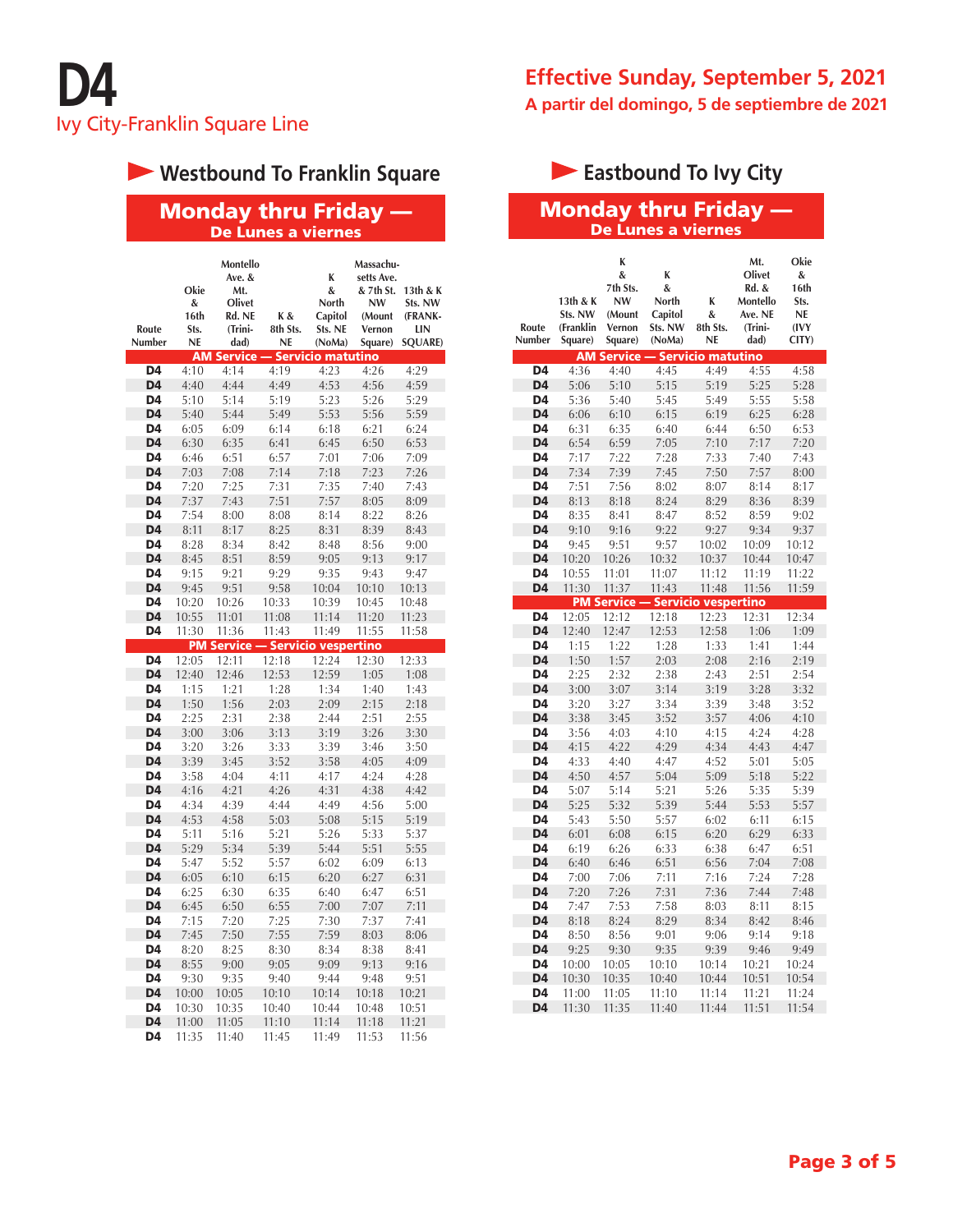#### **Montello Massachu-**Saturday — Sábados **Westbound To Franklin Square**

|                |           | Ave. &              |           | K                          | setts Ave. |                |
|----------------|-----------|---------------------|-----------|----------------------------|------------|----------------|
|                | Okie      | Mt.                 |           | &                          | & 7th St.  | 13th & K       |
|                | &         | Olivet              | K         | North                      | <b>NW</b>  | Sts. NW        |
|                | 16th      | Rd. NE              | &         | Capitol                    | (Mount     | (FRANK-        |
| Route          | Sts.      | (Trini-             | 8th Sts.  | Sts. NE                    | Vernon     | LIN            |
| Number         | <b>NE</b> | dad)                | <b>NE</b> | (NoMa)                     | Square)    | <b>SQUARE)</b> |
|                |           | <b>AM Service</b>   |           | <b>Servicio matutino</b>   |            |                |
| D <sub>4</sub> | 4:44      | 4:47                | 4:52      | 4:56                       | 5:01       | 5:05           |
| D <sub>4</sub> | 5:14      | 5:17                | 5:22      | 5:26                       | 5:31       | 5:35           |
| D4             | 5:44      | 5:47                | 5:52      | 5:56                       | 6:01       | 6:05           |
| D <sub>4</sub> | 6:14      | 6:17                | 6:22      | 6:26                       | 6:31       | 6:35           |
| D4             | 6:44      | 6:47                | 6:52      | 6:56                       | 7:01       | 7:05           |
| D <sub>4</sub> | 7:14      | 7:17                | 7:22      | 7:26                       | 7:31       | 7:35           |
| D4             | 7:44      | 7:47                | 7:52      | 7:56                       | 8:01       | 8:05           |
| D <sub>4</sub> | 8:14      | 8:17                | 8:22      | 8:26                       | 8:31       | 8:35           |
| D4             | 8:44      | 8:47                | 8:52      | 8:56                       | 9:01       | 9:05           |
| D <sub>4</sub> | 9:14      | 9:17                | 9:22      | 9:27                       | 9:33       | 9:38           |
| D <sub>4</sub> | 9:44      | 9:47                | 9:52      | 9:57                       | 10:03      | 10:08          |
| D <sub>4</sub> | 10:14     | 10:17               | 10:22     | 10:27                      | 10:33      | 10:38          |
| D <sub>4</sub> | 10:44     | 10:47               | 10:52     | 10:57                      | 11:03      | 11:08          |
| D <sub>4</sub> | 11:14     | 11:17               | 11:22     | 11:27                      | 11:33      | 11:38          |
| D4             | 11:44     | 11:47               | 11:52     | 11:57                      | 12:03      | 12:08          |
|                |           | <b>PM Service -</b> |           | <b>Servicio vespertino</b> |            |                |
| D4             | 12:14     | 12:17               | 12:22     | 12:27                      | 12:33      | 12:38          |
| D <sub>4</sub> | 12:44     | 12:47               | 12:52     | 12:57                      | 1:03       | 1:08           |
| D4             | 1:14      | 1:17                | 1:22      | 1:27                       | 1:33       | 1:38           |
| D <sub>4</sub> | 1:44      | 1:47                | 1:52      | 1:57                       | 2:03       | 2:08           |
| D <sub>4</sub> | 2:14      | 2:17                | 2:22      | 2:27                       | 2:33       | 2:38           |
| D <sub>4</sub> | 2:44      | 2:47                | 2:52      | 2:57                       | 3:03       | 3:08           |
| D4             | 3:14      | 3:17                | 3:22      | 3:27                       | 3:33       | 3:38           |
| D <sub>4</sub> | 3:44      | 3:47                | 3:52      | 3:57                       | 4:03       | 4:08           |
| D4             | 4:14      | 4:17                | 4:22      | 4:27                       | 4:33       | 4:38           |
| D <sub>4</sub> | 4:44      | 4:47                | 4:52      | 4:57                       | 5:03       | 5:08           |
| D <sub>4</sub> | 5:14      | 5:17                | 5:22      | 5:27                       | 5:33       | 5:38           |
| D <sub>4</sub> | 5:44      | 5:47                | 5:52      | 5:57                       | 6:03       | 6:08           |
| D4             | 6:14      | 6:17                | 6:22      | 6:27                       | 6:33       | 6:38           |
| D4             | 6:47      | 6:50                | 6:55      | 6:59                       | 7:04       | 7:08           |
| D4             | 7:17      | 7:20                | 7:25      | 7:29                       | 7:34       | 7:38           |
| D <sub>4</sub> | 7:47      | 7:50                | 7:55      | 7:59                       | 8:04       | 8:08           |
| D <sub>4</sub> | 8:17      | 8:20                | 8:25      | 8:29                       | 8:34       | 8:38           |
| D <sub>4</sub> | 8:47      | 8:50                | 8:55      | 8:59                       | 9:04       | 9:08           |
| D4             | 9:18      | 9:21                | 9:25      | 9:29                       | 9:34       | 9:38           |
| D <sub>4</sub> | 9:48      | 9:51                | 9:55      | 9:59                       | 10:04      | 10:08          |
| D4             | 10:18     | 10:21               | 10:25     | 10:29                      | 10:34      | 10:38          |
| D4             | 10:48     | 10:51               | 10:55     | 10:59                      | 11:04      | 11:08          |
| D4             | 11:18     | 11:21               | 11:25     | 11:29                      | 11:34      | 11:38          |
| D <sub>4</sub> | 11:48     | 11:51               | 11:55     | 11:59                      | 12:04      | 12:08          |

*On five Federal holidays, Juneteenth, Columbus Day, Veterans' Day, Martin Luther King, Jr. Day, and Presidents' Day, the Saturday schedule will be in effect.*

*Metrobus proveerá servicio con horario de sábado durante los cinco días festivos de Juneteenth, Columbus Day, Veterans Day, Martin Luther King Jr. Day, y Presidents' Day.*

*Metrobus proveerá servicio con horario de sábado durante los cuatro* 

## **Eastbound To Ivy City**

|                      |                                             | <b>Saturday</b>                                                |                                                 | <b>— Sábados</b>            |                                                                             |                                               |
|----------------------|---------------------------------------------|----------------------------------------------------------------|-------------------------------------------------|-----------------------------|-----------------------------------------------------------------------------|-----------------------------------------------|
| Route<br>Number      | 13th & K<br>Sts. NW<br>(Franklin<br>Square) | K<br>&<br>7th Sts.<br><b>NW</b><br>(Mount<br>Vernon<br>Square) | K<br>&<br>North<br>Capitol<br>Sts. NW<br>(NoMa) | K&<br>8th Sts.<br><b>NE</b> | Mt.<br>Olivet<br><b>Rd. &amp;</b><br>Montello<br>Ave. NE<br>(Trini-<br>dad) | Okie<br>&<br>16th<br>Sts.<br>NE<br>(IVY CITY) |
|                      |                                             | <b>AM Service</b>                                              |                                                 | <b>Servicio matutino</b>    |                                                                             |                                               |
| D4                   | 5:13                                        | 5:17                                                           | 5:21                                            | 5:25                        | 5:31                                                                        | 5:34                                          |
| D <sub>4</sub>       | 5:43                                        | 5:47                                                           | 5:51                                            | 5:55                        | 6:01                                                                        | 6:04                                          |
| D4                   | 6:13                                        | 6:17                                                           | 6:21                                            | 6:25                        | 6:31                                                                        | 6:34                                          |
| D4                   | 6:43                                        | 6:47                                                           | 6:51                                            | 6:55                        | 7:01                                                                        | 7:04                                          |
| D4                   | 7:13                                        | 7:17                                                           | 7:21                                            | 7:25                        | 7:31                                                                        | 7:34                                          |
| D4                   | 7:43                                        | 7:47                                                           | 7:51                                            | 7:55                        | 8:01                                                                        | 8:04                                          |
| D4                   | 8:13                                        | 8:17                                                           | 8:21                                            | 8:26                        | 8:33                                                                        | 8:36                                          |
| D4                   | 8:43                                        | 8:47                                                           | 8:51                                            | 8:56                        | 9:03                                                                        | 9:06                                          |
| D4                   | 9:13                                        | 9:17                                                           | 9:21                                            | 9:26                        | 9:33                                                                        | 9:36                                          |
| D4                   | 9:43                                        | 9:48                                                           | 9:53                                            | 9:58                        | 10:05                                                                       | 10:09                                         |
| D4                   | 10:13                                       | 10:18                                                          | 10:23                                           | 10:28                       | 10:35                                                                       | 10:39                                         |
| D4                   | 10:43                                       | 10:48                                                          | 10:53                                           | 10:58                       | 11:05                                                                       | 11:09                                         |
| D4                   | 11:13                                       | 11:18                                                          | 11:23                                           | 11:28                       | 11:35                                                                       | 11:39                                         |
| D <sub>4</sub>       | 11:43                                       | 11:48                                                          | 11:53                                           | 11:58                       | 12:05                                                                       | 12:09                                         |
|                      |                                             | <b>PM Service</b>                                              |                                                 | <b>Servicio vespertino</b>  |                                                                             |                                               |
| D4<br>D4             | 12:13                                       | 12:18                                                          | 12:23                                           | 12:28                       | 12:35                                                                       | 12:39                                         |
|                      | 12:43                                       | 12:48                                                          | 12:53                                           | 12:58                       | 1:05                                                                        | 1:09                                          |
| D4                   | 1:13                                        | 1:18                                                           | 1:23                                            | 1:28                        | 1:35                                                                        | 1:39                                          |
| D4                   | 1:43                                        | 1:48                                                           | 1:53                                            | 1:58                        | 2:05                                                                        | 2:09                                          |
| D4                   | 2:13                                        | 2:18                                                           | 2:23                                            | 2:28                        | 2:35                                                                        | 2:39                                          |
| D <sub>4</sub>       | 2:43                                        | 2:48                                                           | 2:53                                            | 2:58                        | 3:05                                                                        | 3:09                                          |
| D4                   | 3:13                                        | 3:18                                                           | 3:23                                            | 3:28                        | 3:35                                                                        | 3:39                                          |
| D4                   | 3:43                                        | 3:48                                                           | 3:53                                            | 3:58                        | 4:05                                                                        | 4:09                                          |
| D4<br>D <sub>4</sub> | 4:13                                        | 4:18                                                           | 4:23                                            | 4:28                        | 4:35                                                                        | 4:39                                          |
|                      | 4:43                                        | 4:48                                                           | 4:53                                            | 4:58                        | 5:05                                                                        | 5:09                                          |
| D4<br>D <sub>4</sub> | 5:13                                        | 5:18                                                           | 5:23                                            | 5:28                        | 5:35                                                                        | 5:39                                          |
|                      | 5:43                                        | 5:48                                                           | 5:53                                            | 5:58                        | 6:05                                                                        | 6:09                                          |
| D4                   | 6:13                                        | 6:18                                                           | 6:23                                            | 6:28                        | 6:35                                                                        | 6:39                                          |
| D <sub>4</sub>       | 6:43                                        | 6:48                                                           | 6:53                                            | 6:58                        | 7:05                                                                        | 7:09                                          |
| D4                   | 7:13                                        | 7:18                                                           | 7:23                                            | 7:28                        | 7:35                                                                        | 7:39                                          |
| D4                   | 7:43                                        | 7:48                                                           | 7:53                                            | 7:58                        | 8:05                                                                        | 8:09                                          |
| D4<br>D4             | 8:13                                        | 8:18                                                           | 8:23                                            | 8:28                        | 8:35                                                                        | 8:39                                          |
|                      | 8:43                                        | 8:48                                                           | 8:53                                            | 8:58                        | 9:05                                                                        | 9:09                                          |
| D4                   | 9:13                                        | 9:18                                                           | 9:23                                            | 9:28                        | 9:35                                                                        | 9:39                                          |
| D4                   | 9:43                                        | 9:48                                                           | 9:53                                            | 9:58                        | 10:05                                                                       | 10:09                                         |
| D4                   | 10:13                                       | 10:18                                                          | 10:23                                           | 10:28                       | 10:35                                                                       | 10:39                                         |
| D4                   | 10:43                                       | 10:47                                                          | 10:51                                           | 10:56                       | 11:02                                                                       | 11:05                                         |
| D4                   | 11:13                                       | 11:17                                                          | 11:21                                           | 11:26                       | 11:32                                                                       | 11:35                                         |
| D4                   | 11:43                                       | 11:47                                                          | 11:51                                           | 11:56                       | 12:02                                                                       | 12:05                                         |

*On five Federal holidays, Juneteenth, Columbus Day, Veterans' Day, Martin Luther King, Jr. Day, and Presidents' Day, the Saturday schedule will be in effect.*

*Metrobus proveerá servicio con horario de sábado durante los cinco días festivos de Juneteenth, Columbus Day, Veterans Day, Martin Luther King Jr. Day, y Presidents' Day.*

*Metrobus proveerá servicio con horario de sábado durante los cuatro*